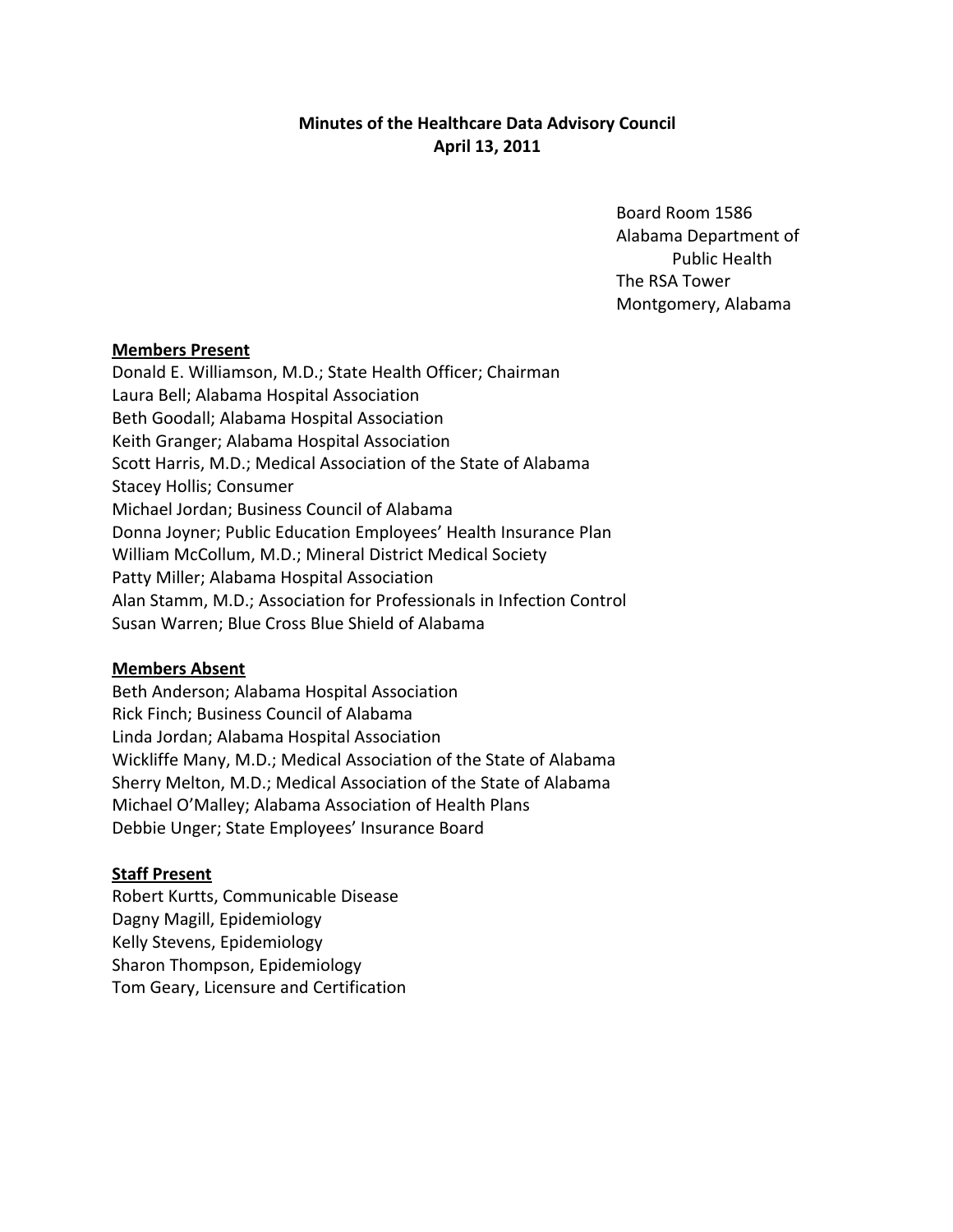#### **CALL TO ORDER:**

The meeting of the Healthcare Data Advisory Council was called to order at 9:00 a.m. by Dr. Williamson, and roll call was taken. A quorum was present.

#### **CONSIDERATION OF MINUTES (EXHIBIT "A"):**

A motion was made and seconded to approve the Minutes of August 24, 2010, as distributed; the motion carried unanimously.

#### **INTRODUCTION OF HAI STATE COORDINATOR AND EPIDEMIOLOGIST:**

Kelly Stevens introduced the new HAI State Coordinator, Sharon Thompson, and the HAI Epidemiologist, Dagny Magill.

#### **BRIEF ON TECHNICAL WORK GROUP MEETING HELD JANUARY 12, 2011:**

The technical workgroup met January 12, 2011 to discuss the final report format in which the healthcare‐associated infection (HAI) data will be published. Issues discussed included the importance of a simple, user-friendly format for consumers, including narrative and pictorial displays to compare infection rates. Detailed, expanded statistical analysis will be included as well to compare the standardized infection ratios among Alabama hospitals to the national rate. The methods of hospital comparison were discussed, and three categories will be used to group hospitals: geographic location within the seven hospital regions, size or the number of patient days, and acuity.

The HAI staff expects to give hospitals individual feedback on their submitted HAI data after a 6 month reporting period. The 2011 public report is expected to be published in June or July of 2012 following analysis by the HAI staff and time for review and comment by the Advisory Council and hospitals.

2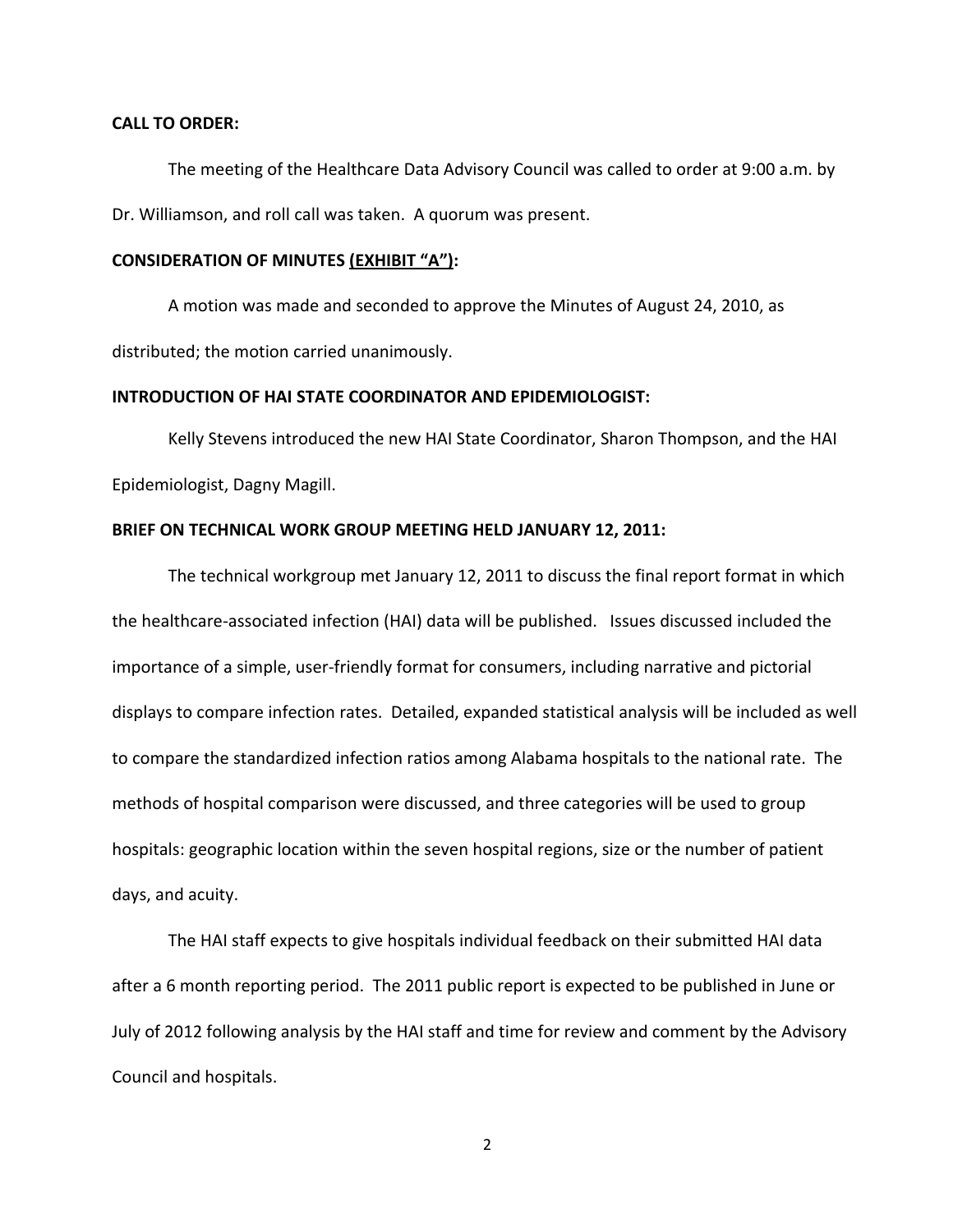The next Technical Work Group Meeting is tentatively set for Wednesday, May 18, 2011. Representatives from the Alabama Quality Assurance Foundation (AQAF), Blue Cross Blue Shield, MedMined Carefusion, as well as several hospital NHSN mentors are expected to be among those present.

#### **UPDATE ON HOSPITAL REPORTING:**

Ms. Stevens gave a brief update on the NHSN facility reporting. As of April 13, 2011, 97 of 98 hospitals have enrolled. Green Hospital has had technical and staffing difficulties, however, HAI staff continues to work with Green to resolve the problems. Randolph Medical Center enrolled and reported for January, but closed in March, 2011. Common reporting issues were discussed, including missing catheter‐associated urinary tract infection (CAUTI) data, inaccurate denominator data, missing secondary procedure data, and discrepancies between electronic and chart data.

The Advisory Council recommended a more formalized feedback for hospitals focusing on data concerns, validity, and procedures. Monthly phone chats, regional meetings, and training opportunities for hospitals were presented as possible solutions to eliminate confusion amongst hospitals and ensure consistency and quality in data collection and reporting.

## **VALIDATION DEVELOPMENT PLAN (EXHIBIT "B"):**

Ms. Sharon Thompson presented several documents to the council, including an approximate time‐line of the HAI reporting process, External Validation plans to be conducted by ADPH, and the Internal Validation draft plan which would serve as a recommendation and guidance to hospitals. Recommendations for the use of more verbally clear terminology for Internal and External Validation were suggested. The group discussed the need to survey all hospitals to ensure that all events from each location that are required to be reported are being reported correctly.

3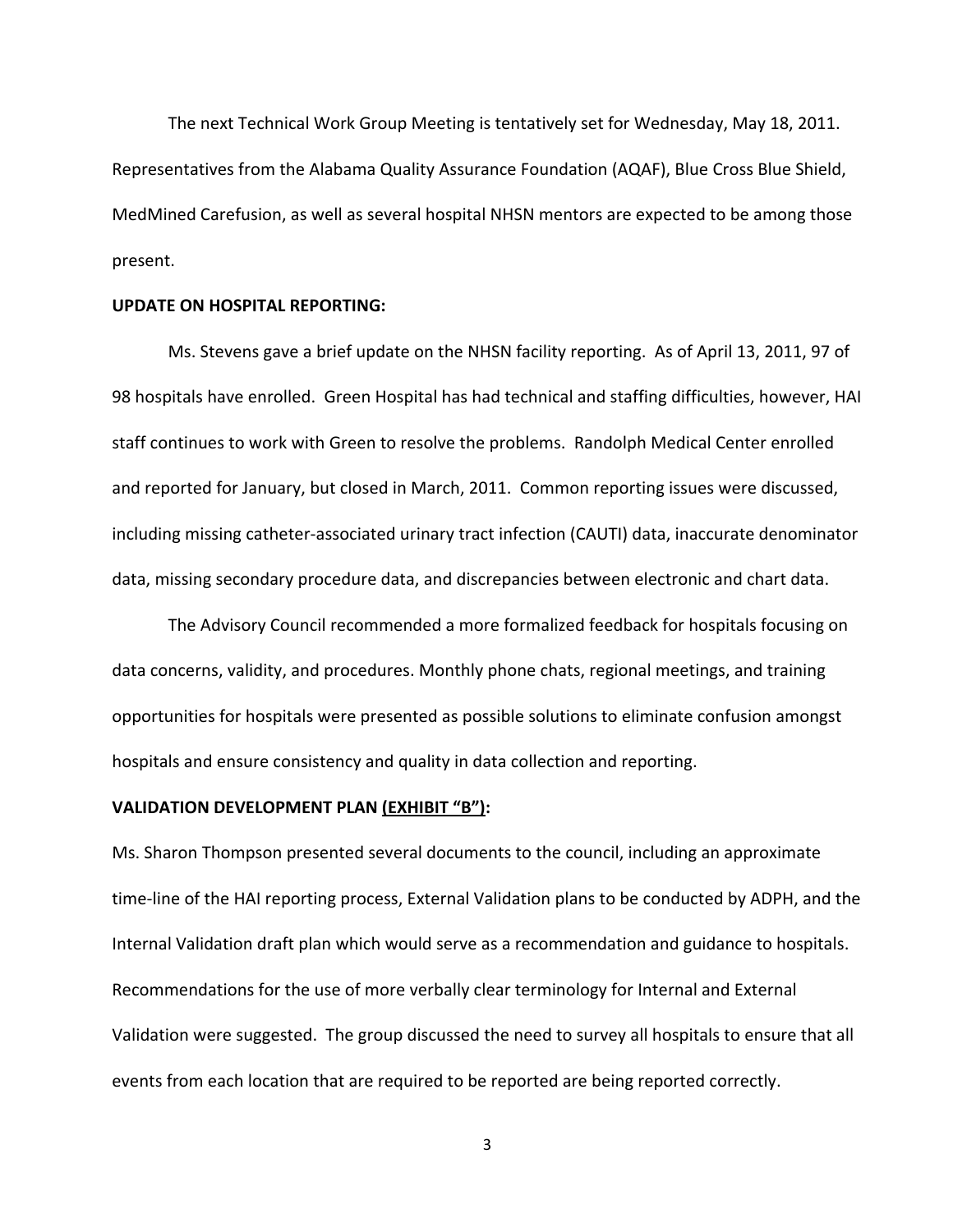#### **HEALTHCARE FACILITY EDUCATION CAMPAIGN:**

Ms. Thompson announced the education and awareness campaign for HAI reporting has begun. The purpose of the campaign is to raise awareness of all hospital personnel in aiding Infection Preventionists in HAI detection. All hospitals in Alabama will be receiving posters, postcards, and pens. Items were presented at a recent Association for Professionals in Infection Control Regional meeting and staff received positive feedback on the campaign.

# **ALABAMA HOSPITAL ASSOCIATION COMPREHENSIVE‐BASED UNIT SAFETY PRACTICE (CUSP) UPDATE:**

Carrie Rhodes presented the update on the CUSP project, announcing there has been, thus far, a 35% reduction in rates of participating hospitals (1.8 central line bloodstream‐associated infection (CLABSIs) per 1,000 central line days to 1.17 CLABSIs per 1,000 central line days). The baseline for the Alabama hospitals participating was 2.16, however the newest reported rate was 1.53. To date 70 hospitals are participating in the CLABSI CUSP project. An additional nine hospitals have recently begun participating in a CAUTI CUSP project.

## **ADDITIONAL HAI PROGRAM ACTIVITIES:**

Ms. Thompson discussed a needs assessment survey to primarily gauge where gaps exist with regards to NHSN training. The needs assessment survey will also focus on the need for HAI education and awareness among all hospital staff. This survey will be distributed electronically in early May so that HAI activities can be organized to address the needs beginning this spring.

4